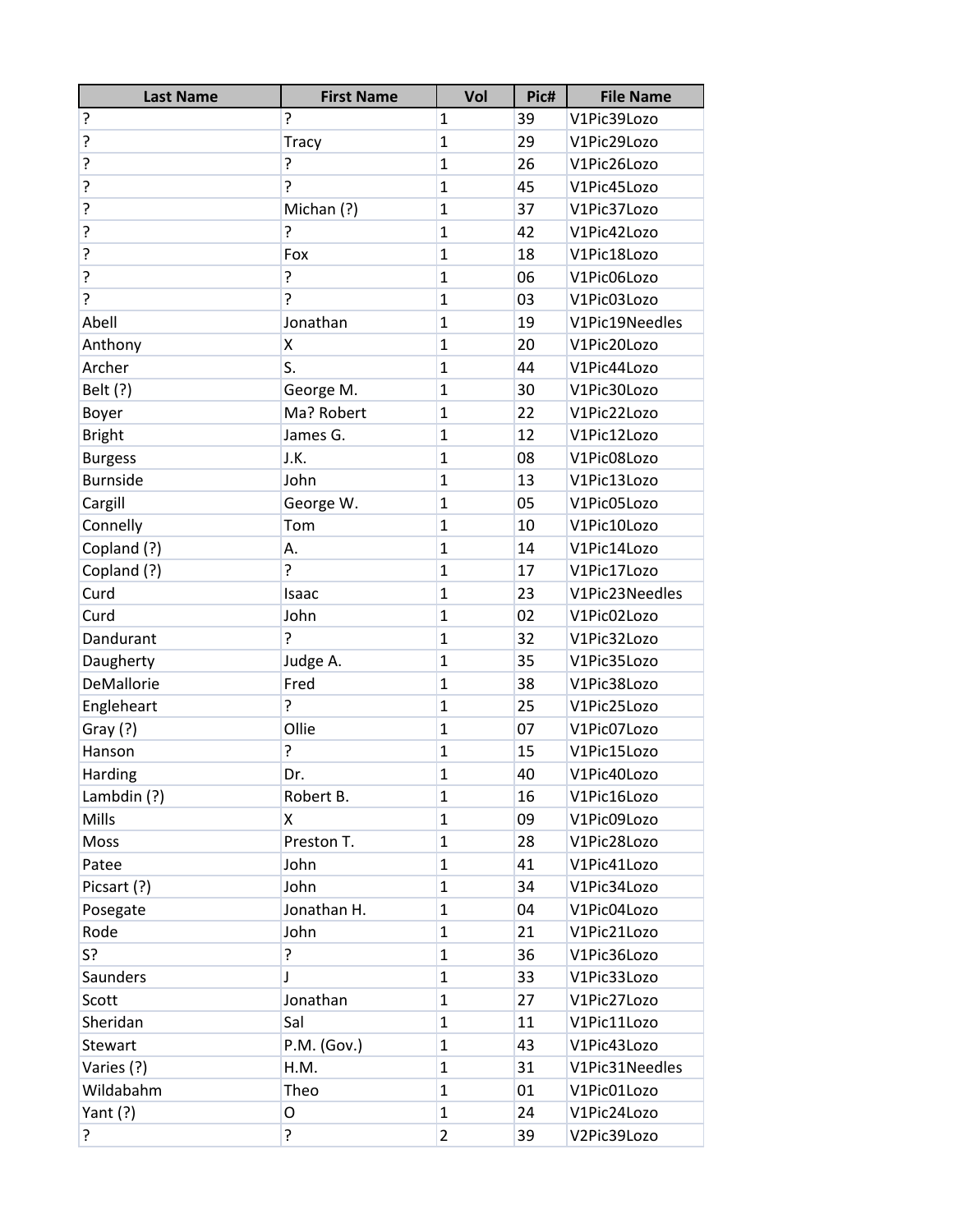| 5.                 | ŗ                      | $\overline{2}$ | 43 | V2Pic43Lozo    |
|--------------------|------------------------|----------------|----|----------------|
| Albrecht           | J.B.                   | $\overline{2}$ | 26 | V2Pic26Needles |
| Andriam            | Α.                     | $\overline{2}$ | 14 | V2Pic14Lozo    |
| Angell             | John                   | $\overline{2}$ | 18 | V2Pic18Lozo    |
| <b>Barada</b>      | Isadore                | $\overline{2}$ | 01 | V2Pic01Lozo    |
| <b>Boder</b>       | Henri                  | $\overline{2}$ | 33 | V2Pic33Lozo    |
| <b>Brown</b>       | George W.              | $\overline{2}$ | 15 | V2Pic15Lozo    |
| <b>Burnside</b>    | John                   | $\overline{2}$ | 44 | V2Pic44Lozo    |
| <b>Byrne</b>       | $C.C.$ (?)             | $\overline{2}$ | 16 | V2Pic16Needles |
| Carter             | <b>William Mathews</b> | $\overline{2}$ | 07 | V2Pic07Needles |
| Castle             | Major                  | $\overline{2}$ | 41 | V2Pic41Lozo    |
| Christopher        | C.C.                   | $\overline{2}$ | 25 | V2Pic25Needles |
| Davis              | Joseph                 | $\overline{2}$ | 21 | V2Pic21Lozo    |
| Dillon             | Harvey                 | $\overline{2}$ | 12 | V2Pic12Lozo    |
| Donnell            | R.W.                   | $\overline{2}$ | 40 | V2Pic40Needles |
| Gronewig (?)       | Henry                  | $\overline{2}$ | 08 | V2Pic08Lozo    |
| Howard             | J.B. (Dr.)             | $\overline{2}$ | 38 | V2Pic38Lozo    |
| Huber              | J.B.                   | $\overline{2}$ | 24 | V2Pic24Needles |
| Hundley            | John B                 | $\overline{2}$ | 35 | V2Pic35Needles |
| Ingram             | J.C.                   | $\overline{2}$ | 04 | V2Pic04Lozo    |
| Jones              | Marshall               | $\overline{2}$ | 30 | V2Pic30Lozo    |
| Kemper             | Simeon                 | $\overline{2}$ | 28 | V2Pic28Needles |
| Levy               | Jonathan               | $\overline{2}$ | 30 | V2Pic30Lozo    |
| Lockwood           | Daniel (?)             | $\overline{2}$ | 06 | V2Pic06Needles |
| Madinger (?)       | Jacob                  | $\overline{2}$ | 36 | V2Pic36Needles |
| McDonald           | Silas                  | $\overline{2}$ | 46 | V2Pic46Lozo    |
| McDonald           | D.M.                   | $\overline{2}$ | 22 | V2Pic22Needles |
| Meerlatt           | George                 | $\overline{2}$ | 42 | V2Pic42Lozo    |
| Molve (?)          | Mike                   | $\overline{2}$ | 09 | V2Pic09Lozo    |
| Montgomery         | John                   | $\overline{2}$ | 13 | V2Pic13Lozo    |
| Morgan             | M.D.                   | $\overline{c}$ | 29 | V2Pic29Needles |
| Morris             | 5                      | $\overline{2}$ | 34 | V2Pic34Lozo    |
| O'Donoghue         | James?                 | $\overline{2}$ | 19 | V2Pic19Lozo    |
| O'Driscoe          | Barney                 | $\overline{2}$ | 02 | V2Pic02Lozo    |
| Oliver             | Mordica                | $\overline{2}$ | 45 | V2Pic45Needles |
| Penick             | <b>WR</b>              | $\overline{2}$ | 05 | V2Pic05Lozo    |
| Porter (?)(Twins?) | Ben                    | $\overline{2}$ | 23 | V2Pic23Lozo    |
| Porter (?)(Twins?) | J.W. (John?)           | $\overline{2}$ | 23 | V2Pic23Lozo    |
| Riddle             | William                | $\overline{2}$ | 03 | V2Pic03Lozo    |
| Roubidoux          | Felix                  | $\overline{2}$ | 32 | V2Pic32Lozo    |
| Roubidoux          | Jules                  | $\overline{2}$ | 31 | V2Pic31Lozo    |
| Southmayd (?)      | Robert                 | $\overline{2}$ | 30 | V2Pic30Lozo    |
| Tennent            | Sidney                 | 2              | 11 | V2Pic11Lozo    |
| Toole              | William C.             | $\overline{2}$ | 20 | V2Pic20Lozo    |
| Toole              | Edwin                  | $\overline{2}$ | 27 | V2Pic27Lozo    |
| Tuelar (?)         | Valentine              | $\overline{2}$ | 17 | V2Pic17Lozo    |
| Wesch (?)          | Edwin                  | $\overline{2}$ | 37 | V2Pic37Lozo    |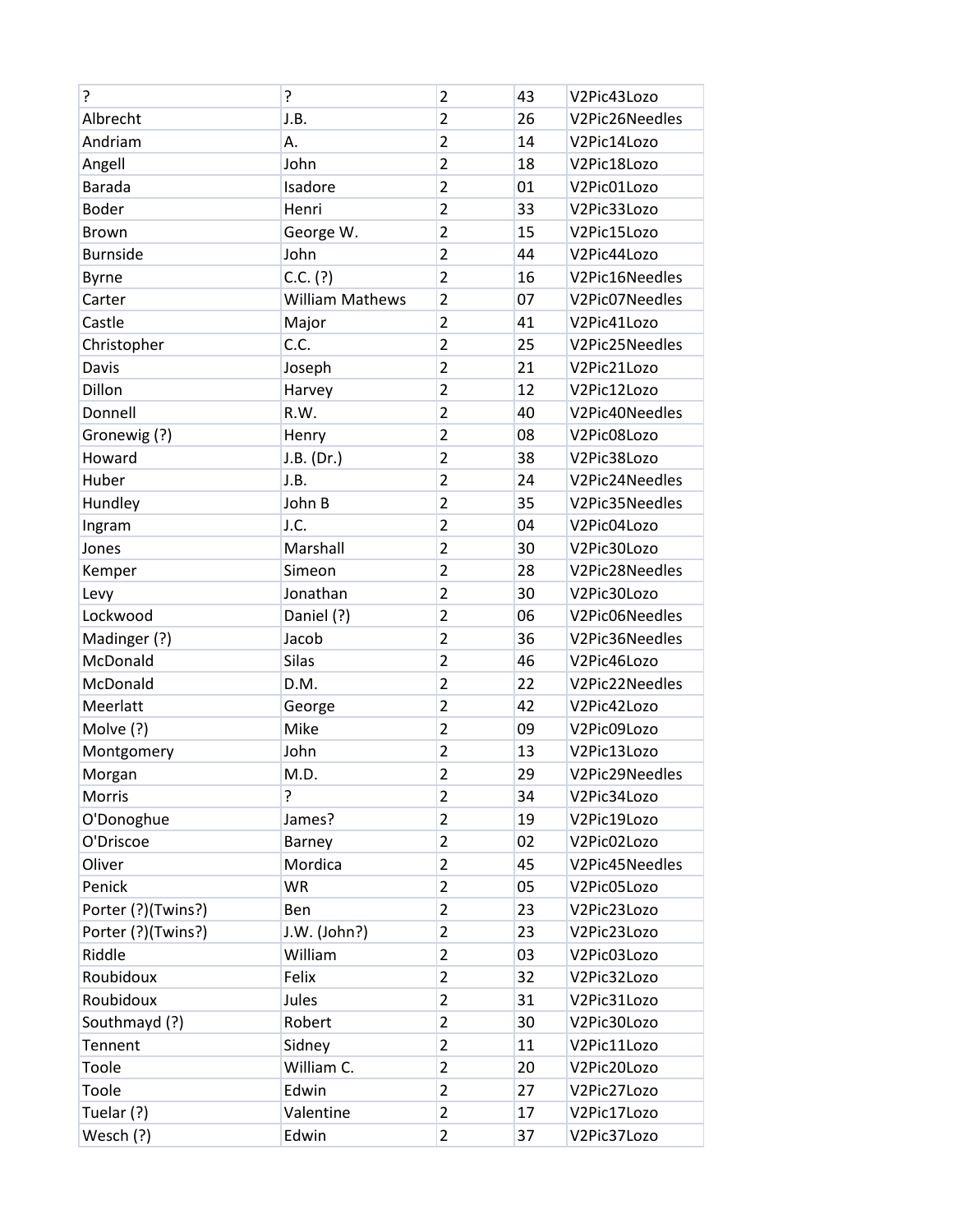| Wilson<br>Rev.<br>$\overline{2}$<br>V2Pic10Lozo<br>10<br>?<br>3<br>V3Pic26Needles<br>Kenyon<br>26<br>ŗ<br>ŗ<br>3<br>32<br>V3Pic32Lozo<br>ŗ<br>5.<br>3<br>35<br>V3Pic35Lozo<br>3<br>13<br>V3Pic13Mitchell<br>Baily Townsend &Co.<br>3<br>Banki (?)<br>A.T.<br>41<br>V3Pic41Lozo<br>Boyd<br>Robert J.<br>3<br>31<br>V3Pic31Lozo<br>05<br><b>Brittain</b><br>3<br>Robert A.<br>V3Pic05Lozo<br>3<br>Jonathan<br>08<br>Cargill<br>V3Pic08Lozo<br>Clark<br>Frank<br>3<br>34<br>V3Pic34Lozo<br>3<br>Cundiff<br>37<br>Wash<br>V3Pic37Lozo<br>3<br>Cundiff<br>10<br>V3Pic10Needles<br>James H.R.<br>3<br>Dolph<br>A.A.<br>46<br>V3Pic46Lozo<br>Fowler<br>William<br>3<br>06<br>V3Pic06Lozo<br>Grave<br>Dr.<br>3<br>04<br>V3Pic04Lozo<br>3<br>Hall<br>George H. (Col.)<br>47<br>V3Pic47Lozo<br>3<br>Harding<br>Ben<br>07<br>V3Pic07Lozo<br>Haycraft<br>3<br>E.H.<br>17<br>V3Pic17Lozo<br>Highly<br>James (Capt.)<br>3<br>39<br>V3Pic39Lozo<br>Hoffman<br>Christian<br>3<br>11<br>V3Pic11Lozo<br>Huff<br>3<br>А<br>38<br>V3Pic38Lozo<br>3<br>18<br>Keidy<br>V3Pic18Lozo<br>Dr.<br>Kercheval<br>3<br>F.B. (Capt.)<br>24<br>V3Pic24Lozo<br>3<br>Kirschner<br>Peter<br>33<br>V3Pic33Lozo<br>3<br>Adam<br>49<br>Klipper<br>V3Pic49Lozo<br>3<br>E.J.<br>03<br>V3Pic03Lozo<br>Knapp<br>ŗ<br>3<br>12<br>V3Pic12Lozo<br>Langan<br>ŗ<br>3<br>Lyon<br>29<br>V3Pic29Lozo<br>Charles (Dr.)<br>3<br>Martin<br>42<br>V3Pic42Needles<br>3<br>23<br>McLoughlin<br>V3Pic23Lozo<br>Pat R.<br>3<br>Middleton<br>Reuben<br>01<br>V3Pic01Lozo<br>Milla<br>James A.<br>3<br>14<br>V3Pic14Lozo<br>Leonbard<br>Pappan<br>3<br>19<br>V3Pic19Lozo<br>5<br>Pendelton<br>3<br>20<br>V3Pic20Lozo<br>Elias<br>3<br>27<br>V3Pic27Lozo<br>Perry<br>Charles<br>3<br>40<br>Perry<br>V3Pic40Lozo<br>3<br><b>T.S. (Rev)</b><br>15<br>V3Pic15Needles<br>Reeve<br>$T.S.$ (Rev)<br>3<br>V3Pic09Needles<br>Reeve<br>09<br>William<br>3<br>45<br>Ridenbaugh<br>V3Pic45Lozo<br>Robidoux<br>3<br>30<br>V3Pic30Lozo<br>Joe<br>G.W.<br>3<br>25<br>Samuel<br>V3Pic25Needles<br>3<br>Saunders<br>Richard<br>22<br>V3Pic22Lozo<br>?<br>3<br>Schmidt<br>21<br>V3Pic21Lozo | West | Charles | $\overline{2}$ | 47 | V2Pic47Lozo |
|---------------------------------------------------------------------------------------------------------------------------------------------------------------------------------------------------------------------------------------------------------------------------------------------------------------------------------------------------------------------------------------------------------------------------------------------------------------------------------------------------------------------------------------------------------------------------------------------------------------------------------------------------------------------------------------------------------------------------------------------------------------------------------------------------------------------------------------------------------------------------------------------------------------------------------------------------------------------------------------------------------------------------------------------------------------------------------------------------------------------------------------------------------------------------------------------------------------------------------------------------------------------------------------------------------------------------------------------------------------------------------------------------------------------------------------------------------------------------------------------------------------------------------------------------------------------------------------------------------------------------------------------------------------------------------------------------------------------------------------------------------------------------------------------------------------------------------------------------------------------------------------------------------------------------------------------------------------------------------------------------------------------------------------------------------------------------------------------------------------|------|---------|----------------|----|-------------|
|                                                                                                                                                                                                                                                                                                                                                                                                                                                                                                                                                                                                                                                                                                                                                                                                                                                                                                                                                                                                                                                                                                                                                                                                                                                                                                                                                                                                                                                                                                                                                                                                                                                                                                                                                                                                                                                                                                                                                                                                                                                                                                               |      |         |                |    |             |
|                                                                                                                                                                                                                                                                                                                                                                                                                                                                                                                                                                                                                                                                                                                                                                                                                                                                                                                                                                                                                                                                                                                                                                                                                                                                                                                                                                                                                                                                                                                                                                                                                                                                                                                                                                                                                                                                                                                                                                                                                                                                                                               |      |         |                |    |             |
|                                                                                                                                                                                                                                                                                                                                                                                                                                                                                                                                                                                                                                                                                                                                                                                                                                                                                                                                                                                                                                                                                                                                                                                                                                                                                                                                                                                                                                                                                                                                                                                                                                                                                                                                                                                                                                                                                                                                                                                                                                                                                                               |      |         |                |    |             |
|                                                                                                                                                                                                                                                                                                                                                                                                                                                                                                                                                                                                                                                                                                                                                                                                                                                                                                                                                                                                                                                                                                                                                                                                                                                                                                                                                                                                                                                                                                                                                                                                                                                                                                                                                                                                                                                                                                                                                                                                                                                                                                               |      |         |                |    |             |
|                                                                                                                                                                                                                                                                                                                                                                                                                                                                                                                                                                                                                                                                                                                                                                                                                                                                                                                                                                                                                                                                                                                                                                                                                                                                                                                                                                                                                                                                                                                                                                                                                                                                                                                                                                                                                                                                                                                                                                                                                                                                                                               |      |         |                |    |             |
|                                                                                                                                                                                                                                                                                                                                                                                                                                                                                                                                                                                                                                                                                                                                                                                                                                                                                                                                                                                                                                                                                                                                                                                                                                                                                                                                                                                                                                                                                                                                                                                                                                                                                                                                                                                                                                                                                                                                                                                                                                                                                                               |      |         |                |    |             |
|                                                                                                                                                                                                                                                                                                                                                                                                                                                                                                                                                                                                                                                                                                                                                                                                                                                                                                                                                                                                                                                                                                                                                                                                                                                                                                                                                                                                                                                                                                                                                                                                                                                                                                                                                                                                                                                                                                                                                                                                                                                                                                               |      |         |                |    |             |
|                                                                                                                                                                                                                                                                                                                                                                                                                                                                                                                                                                                                                                                                                                                                                                                                                                                                                                                                                                                                                                                                                                                                                                                                                                                                                                                                                                                                                                                                                                                                                                                                                                                                                                                                                                                                                                                                                                                                                                                                                                                                                                               |      |         |                |    |             |
|                                                                                                                                                                                                                                                                                                                                                                                                                                                                                                                                                                                                                                                                                                                                                                                                                                                                                                                                                                                                                                                                                                                                                                                                                                                                                                                                                                                                                                                                                                                                                                                                                                                                                                                                                                                                                                                                                                                                                                                                                                                                                                               |      |         |                |    |             |
|                                                                                                                                                                                                                                                                                                                                                                                                                                                                                                                                                                                                                                                                                                                                                                                                                                                                                                                                                                                                                                                                                                                                                                                                                                                                                                                                                                                                                                                                                                                                                                                                                                                                                                                                                                                                                                                                                                                                                                                                                                                                                                               |      |         |                |    |             |
|                                                                                                                                                                                                                                                                                                                                                                                                                                                                                                                                                                                                                                                                                                                                                                                                                                                                                                                                                                                                                                                                                                                                                                                                                                                                                                                                                                                                                                                                                                                                                                                                                                                                                                                                                                                                                                                                                                                                                                                                                                                                                                               |      |         |                |    |             |
|                                                                                                                                                                                                                                                                                                                                                                                                                                                                                                                                                                                                                                                                                                                                                                                                                                                                                                                                                                                                                                                                                                                                                                                                                                                                                                                                                                                                                                                                                                                                                                                                                                                                                                                                                                                                                                                                                                                                                                                                                                                                                                               |      |         |                |    |             |
|                                                                                                                                                                                                                                                                                                                                                                                                                                                                                                                                                                                                                                                                                                                                                                                                                                                                                                                                                                                                                                                                                                                                                                                                                                                                                                                                                                                                                                                                                                                                                                                                                                                                                                                                                                                                                                                                                                                                                                                                                                                                                                               |      |         |                |    |             |
|                                                                                                                                                                                                                                                                                                                                                                                                                                                                                                                                                                                                                                                                                                                                                                                                                                                                                                                                                                                                                                                                                                                                                                                                                                                                                                                                                                                                                                                                                                                                                                                                                                                                                                                                                                                                                                                                                                                                                                                                                                                                                                               |      |         |                |    |             |
|                                                                                                                                                                                                                                                                                                                                                                                                                                                                                                                                                                                                                                                                                                                                                                                                                                                                                                                                                                                                                                                                                                                                                                                                                                                                                                                                                                                                                                                                                                                                                                                                                                                                                                                                                                                                                                                                                                                                                                                                                                                                                                               |      |         |                |    |             |
|                                                                                                                                                                                                                                                                                                                                                                                                                                                                                                                                                                                                                                                                                                                                                                                                                                                                                                                                                                                                                                                                                                                                                                                                                                                                                                                                                                                                                                                                                                                                                                                                                                                                                                                                                                                                                                                                                                                                                                                                                                                                                                               |      |         |                |    |             |
|                                                                                                                                                                                                                                                                                                                                                                                                                                                                                                                                                                                                                                                                                                                                                                                                                                                                                                                                                                                                                                                                                                                                                                                                                                                                                                                                                                                                                                                                                                                                                                                                                                                                                                                                                                                                                                                                                                                                                                                                                                                                                                               |      |         |                |    |             |
|                                                                                                                                                                                                                                                                                                                                                                                                                                                                                                                                                                                                                                                                                                                                                                                                                                                                                                                                                                                                                                                                                                                                                                                                                                                                                                                                                                                                                                                                                                                                                                                                                                                                                                                                                                                                                                                                                                                                                                                                                                                                                                               |      |         |                |    |             |
|                                                                                                                                                                                                                                                                                                                                                                                                                                                                                                                                                                                                                                                                                                                                                                                                                                                                                                                                                                                                                                                                                                                                                                                                                                                                                                                                                                                                                                                                                                                                                                                                                                                                                                                                                                                                                                                                                                                                                                                                                                                                                                               |      |         |                |    |             |
|                                                                                                                                                                                                                                                                                                                                                                                                                                                                                                                                                                                                                                                                                                                                                                                                                                                                                                                                                                                                                                                                                                                                                                                                                                                                                                                                                                                                                                                                                                                                                                                                                                                                                                                                                                                                                                                                                                                                                                                                                                                                                                               |      |         |                |    |             |
|                                                                                                                                                                                                                                                                                                                                                                                                                                                                                                                                                                                                                                                                                                                                                                                                                                                                                                                                                                                                                                                                                                                                                                                                                                                                                                                                                                                                                                                                                                                                                                                                                                                                                                                                                                                                                                                                                                                                                                                                                                                                                                               |      |         |                |    |             |
|                                                                                                                                                                                                                                                                                                                                                                                                                                                                                                                                                                                                                                                                                                                                                                                                                                                                                                                                                                                                                                                                                                                                                                                                                                                                                                                                                                                                                                                                                                                                                                                                                                                                                                                                                                                                                                                                                                                                                                                                                                                                                                               |      |         |                |    |             |
|                                                                                                                                                                                                                                                                                                                                                                                                                                                                                                                                                                                                                                                                                                                                                                                                                                                                                                                                                                                                                                                                                                                                                                                                                                                                                                                                                                                                                                                                                                                                                                                                                                                                                                                                                                                                                                                                                                                                                                                                                                                                                                               |      |         |                |    |             |
|                                                                                                                                                                                                                                                                                                                                                                                                                                                                                                                                                                                                                                                                                                                                                                                                                                                                                                                                                                                                                                                                                                                                                                                                                                                                                                                                                                                                                                                                                                                                                                                                                                                                                                                                                                                                                                                                                                                                                                                                                                                                                                               |      |         |                |    |             |
|                                                                                                                                                                                                                                                                                                                                                                                                                                                                                                                                                                                                                                                                                                                                                                                                                                                                                                                                                                                                                                                                                                                                                                                                                                                                                                                                                                                                                                                                                                                                                                                                                                                                                                                                                                                                                                                                                                                                                                                                                                                                                                               |      |         |                |    |             |
|                                                                                                                                                                                                                                                                                                                                                                                                                                                                                                                                                                                                                                                                                                                                                                                                                                                                                                                                                                                                                                                                                                                                                                                                                                                                                                                                                                                                                                                                                                                                                                                                                                                                                                                                                                                                                                                                                                                                                                                                                                                                                                               |      |         |                |    |             |
|                                                                                                                                                                                                                                                                                                                                                                                                                                                                                                                                                                                                                                                                                                                                                                                                                                                                                                                                                                                                                                                                                                                                                                                                                                                                                                                                                                                                                                                                                                                                                                                                                                                                                                                                                                                                                                                                                                                                                                                                                                                                                                               |      |         |                |    |             |
|                                                                                                                                                                                                                                                                                                                                                                                                                                                                                                                                                                                                                                                                                                                                                                                                                                                                                                                                                                                                                                                                                                                                                                                                                                                                                                                                                                                                                                                                                                                                                                                                                                                                                                                                                                                                                                                                                                                                                                                                                                                                                                               |      |         |                |    |             |
|                                                                                                                                                                                                                                                                                                                                                                                                                                                                                                                                                                                                                                                                                                                                                                                                                                                                                                                                                                                                                                                                                                                                                                                                                                                                                                                                                                                                                                                                                                                                                                                                                                                                                                                                                                                                                                                                                                                                                                                                                                                                                                               |      |         |                |    |             |
|                                                                                                                                                                                                                                                                                                                                                                                                                                                                                                                                                                                                                                                                                                                                                                                                                                                                                                                                                                                                                                                                                                                                                                                                                                                                                                                                                                                                                                                                                                                                                                                                                                                                                                                                                                                                                                                                                                                                                                                                                                                                                                               |      |         |                |    |             |
|                                                                                                                                                                                                                                                                                                                                                                                                                                                                                                                                                                                                                                                                                                                                                                                                                                                                                                                                                                                                                                                                                                                                                                                                                                                                                                                                                                                                                                                                                                                                                                                                                                                                                                                                                                                                                                                                                                                                                                                                                                                                                                               |      |         |                |    |             |
|                                                                                                                                                                                                                                                                                                                                                                                                                                                                                                                                                                                                                                                                                                                                                                                                                                                                                                                                                                                                                                                                                                                                                                                                                                                                                                                                                                                                                                                                                                                                                                                                                                                                                                                                                                                                                                                                                                                                                                                                                                                                                                               |      |         |                |    |             |
|                                                                                                                                                                                                                                                                                                                                                                                                                                                                                                                                                                                                                                                                                                                                                                                                                                                                                                                                                                                                                                                                                                                                                                                                                                                                                                                                                                                                                                                                                                                                                                                                                                                                                                                                                                                                                                                                                                                                                                                                                                                                                                               |      |         |                |    |             |
|                                                                                                                                                                                                                                                                                                                                                                                                                                                                                                                                                                                                                                                                                                                                                                                                                                                                                                                                                                                                                                                                                                                                                                                                                                                                                                                                                                                                                                                                                                                                                                                                                                                                                                                                                                                                                                                                                                                                                                                                                                                                                                               |      |         |                |    |             |
|                                                                                                                                                                                                                                                                                                                                                                                                                                                                                                                                                                                                                                                                                                                                                                                                                                                                                                                                                                                                                                                                                                                                                                                                                                                                                                                                                                                                                                                                                                                                                                                                                                                                                                                                                                                                                                                                                                                                                                                                                                                                                                               |      |         |                |    |             |
|                                                                                                                                                                                                                                                                                                                                                                                                                                                                                                                                                                                                                                                                                                                                                                                                                                                                                                                                                                                                                                                                                                                                                                                                                                                                                                                                                                                                                                                                                                                                                                                                                                                                                                                                                                                                                                                                                                                                                                                                                                                                                                               |      |         |                |    |             |
|                                                                                                                                                                                                                                                                                                                                                                                                                                                                                                                                                                                                                                                                                                                                                                                                                                                                                                                                                                                                                                                                                                                                                                                                                                                                                                                                                                                                                                                                                                                                                                                                                                                                                                                                                                                                                                                                                                                                                                                                                                                                                                               |      |         |                |    |             |
|                                                                                                                                                                                                                                                                                                                                                                                                                                                                                                                                                                                                                                                                                                                                                                                                                                                                                                                                                                                                                                                                                                                                                                                                                                                                                                                                                                                                                                                                                                                                                                                                                                                                                                                                                                                                                                                                                                                                                                                                                                                                                                               |      |         |                |    |             |
|                                                                                                                                                                                                                                                                                                                                                                                                                                                                                                                                                                                                                                                                                                                                                                                                                                                                                                                                                                                                                                                                                                                                                                                                                                                                                                                                                                                                                                                                                                                                                                                                                                                                                                                                                                                                                                                                                                                                                                                                                                                                                                               |      |         |                |    |             |
|                                                                                                                                                                                                                                                                                                                                                                                                                                                                                                                                                                                                                                                                                                                                                                                                                                                                                                                                                                                                                                                                                                                                                                                                                                                                                                                                                                                                                                                                                                                                                                                                                                                                                                                                                                                                                                                                                                                                                                                                                                                                                                               |      |         |                |    |             |
|                                                                                                                                                                                                                                                                                                                                                                                                                                                                                                                                                                                                                                                                                                                                                                                                                                                                                                                                                                                                                                                                                                                                                                                                                                                                                                                                                                                                                                                                                                                                                                                                                                                                                                                                                                                                                                                                                                                                                                                                                                                                                                               |      |         |                |    |             |
|                                                                                                                                                                                                                                                                                                                                                                                                                                                                                                                                                                                                                                                                                                                                                                                                                                                                                                                                                                                                                                                                                                                                                                                                                                                                                                                                                                                                                                                                                                                                                                                                                                                                                                                                                                                                                                                                                                                                                                                                                                                                                                               |      |         |                |    |             |
|                                                                                                                                                                                                                                                                                                                                                                                                                                                                                                                                                                                                                                                                                                                                                                                                                                                                                                                                                                                                                                                                                                                                                                                                                                                                                                                                                                                                                                                                                                                                                                                                                                                                                                                                                                                                                                                                                                                                                                                                                                                                                                               |      |         |                |    |             |
| 3<br>Ed<br>02<br>V3Pic02Lozo<br>Searcy                                                                                                                                                                                                                                                                                                                                                                                                                                                                                                                                                                                                                                                                                                                                                                                                                                                                                                                                                                                                                                                                                                                                                                                                                                                                                                                                                                                                                                                                                                                                                                                                                                                                                                                                                                                                                                                                                                                                                                                                                                                                        |      |         |                |    |             |
| Smith<br>Joseph (Sheriff)<br>36<br>3<br>V3Pic36Lozo                                                                                                                                                                                                                                                                                                                                                                                                                                                                                                                                                                                                                                                                                                                                                                                                                                                                                                                                                                                                                                                                                                                                                                                                                                                                                                                                                                                                                                                                                                                                                                                                                                                                                                                                                                                                                                                                                                                                                                                                                                                           |      |         |                |    |             |
| Steinacher<br>Joseph<br>3<br>16<br>V3Pic16Lozo                                                                                                                                                                                                                                                                                                                                                                                                                                                                                                                                                                                                                                                                                                                                                                                                                                                                                                                                                                                                                                                                                                                                                                                                                                                                                                                                                                                                                                                                                                                                                                                                                                                                                                                                                                                                                                                                                                                                                                                                                                                                |      |         |                |    |             |